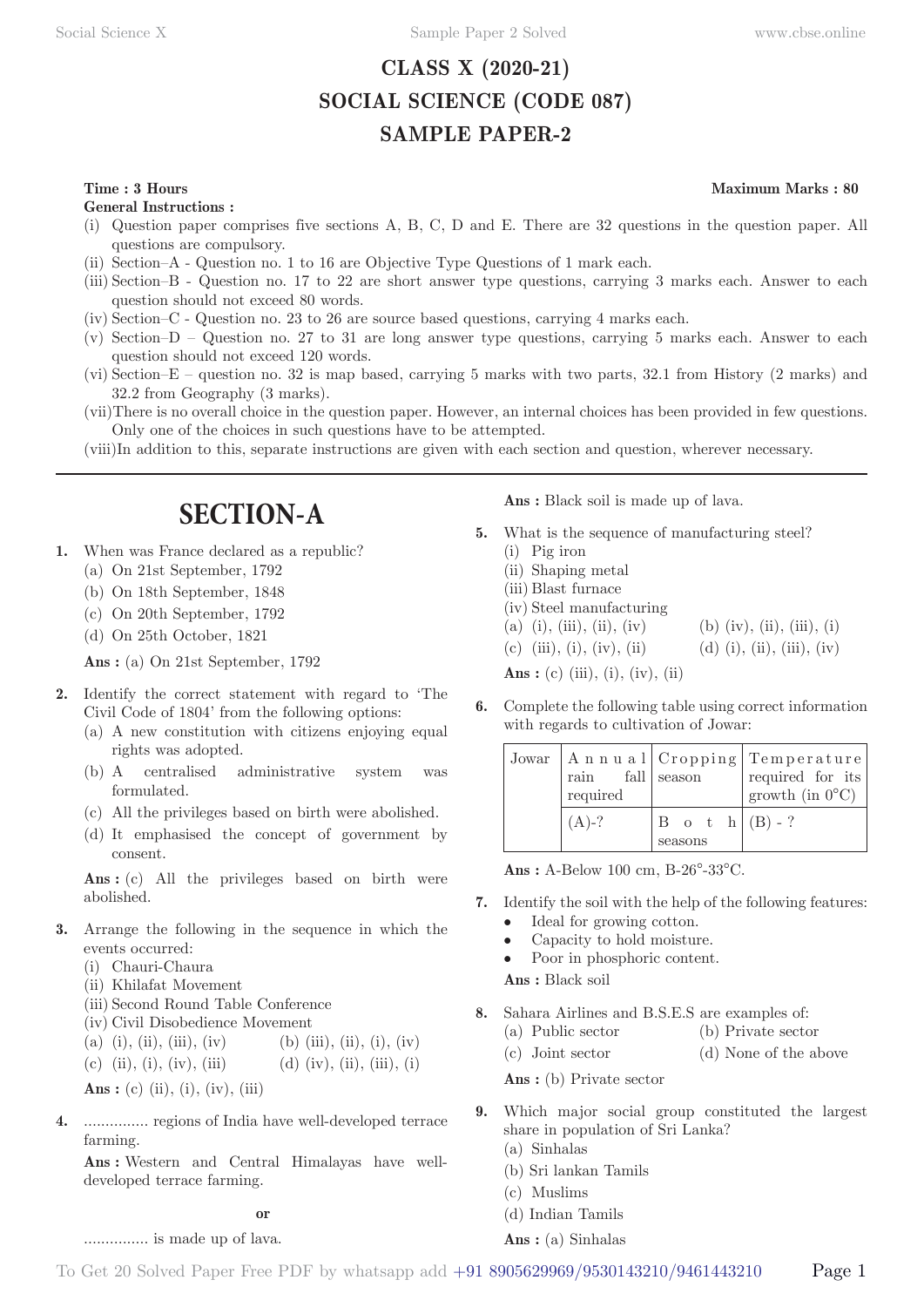**10.** Which country has Two Party System? **Ans :** USA/UK

What is meant by transparency?

Ans: Transparency means to examine the process of collective decision-making.

**11.** Which minority community is relatively rich and powerful in Belgium?

**Ans :** French minority community is relatively rich and powerful in Belgium.

**or**

Which country has adopted Buddhism as its official religion?

**Ans :** Sri Lanka has adopted Buddhism as its official religion.

**12.** Match List I with List II and select the correct answer using the codes given in the list:

| List I                               |                          |                                      | List II        |  |
|--------------------------------------|--------------------------|--------------------------------------|----------------|--|
| 1.                                   | Union of India           | А                                    | Prime Minister |  |
| 2.                                   | State                    | B                                    | Sarpanch       |  |
| 3.                                   | Municipal<br>Corporation | $\mathcal{C}$                        | Governor       |  |
| 4.                                   | Gram Panchayat           | D                                    | Mayor          |  |
| (a) $D, A, B, C$<br>$(c)$ A, C, D, B |                          | $(b)$ B, C, D, A<br>$(d)$ C, D, A, B |                |  |

**Ans :** (c) A, C, D, B

**13.** Read the information given below and select the correct option:

The developed countries have gone through historic changes in the economic sector as the economic activities had gradually shifted from Primary to Secondary to Tertiary sector. Now service sector has become the most important sector. The shifting of economic activities does not mean complete elimination of previous sectors, but the importance and dominance of next sector is increased.

History of developed countries indicates that:

- (a) there is production of goods and services in the three sectors.
- (b) there has been a major shift from secondary to tertiary sector.
- (c) most of the employed people in developed countries are employed in tertiary sector.
- (d) primary sector has become the most important sector of the economy.

Ans : (b) there has been a major shift from secondary to tertiary sector.

### **or**

The shifting of economic activities mean that:

- (a) previous sectors have been completely eliminated.
- (b) importance of next sector is increased.
- (c) production in three sectors has increased substantially.

Social Science X Sample Paper 2 Solved [www.cbse.online](http://www.cbse.online) 

(d) primary sector has increased quantitatively.

Ans : (b) Importance of next sector is increased.

- **14.** Development of a country can generally be determined by its:
	- (a) per capita income
	- (b) health status of its people
	- (c) average literacy level
	- (d) None of the above

**Ans :** (a) Per capita income

- **15.** Which one of the following statement defines "Literacy Rate"?
	- (a) Total literate population divided by total population.
	- (b) Total literate population divided by total illiterate population.
	- (c) Proportion of literate population in the 18 and above age group.
	- (d) It measures the proportion of literate population in the 7 years and above age group.

Ans: (d) It measures the proportion of literate population in the 7 years and above age group.

**16.** In the question given below, there are two statements marked as Assertion (A) and Reason (R). Read the statements and choose the correct option: **Assertion :** Fair globalisation would create opportunities for all and also ensure that the benefits of globalisation are shared better. **Reason :** The government can help to achieve the objective of fair globalisation.

- (a) Both A and R are true and R is the correct explanation of A.
- (b) Both A and R are true but R is not the correct explanation of A.
- (c) A is true but R is false.
- (d) A is false but R is true.

**Ans :** (b) Both A and R are true but R is not the correct explanation of A.

# **SECTION-B**

**17.** Why did Non-cooperation Movement gradually slow down in cities? Explain three reasons.

### **Ans :**

The reasons for the slow down of the Non-cooperation Movement were:

- (i) Khadi clothes were more expensive than millmade clothes. The poor could not afford to buy them and so they could not boycott mill-made clothes for long and started using it again.
- (ii) Boycott of schools and colleges, was an integral part of the Non-cooperation Movement. But there were no alternative institutions available before the Indians. So, the teachers and students finally had rejoin the government schools.
- (iii) The lack of opportunities also forced the lawyers to join back the government courts.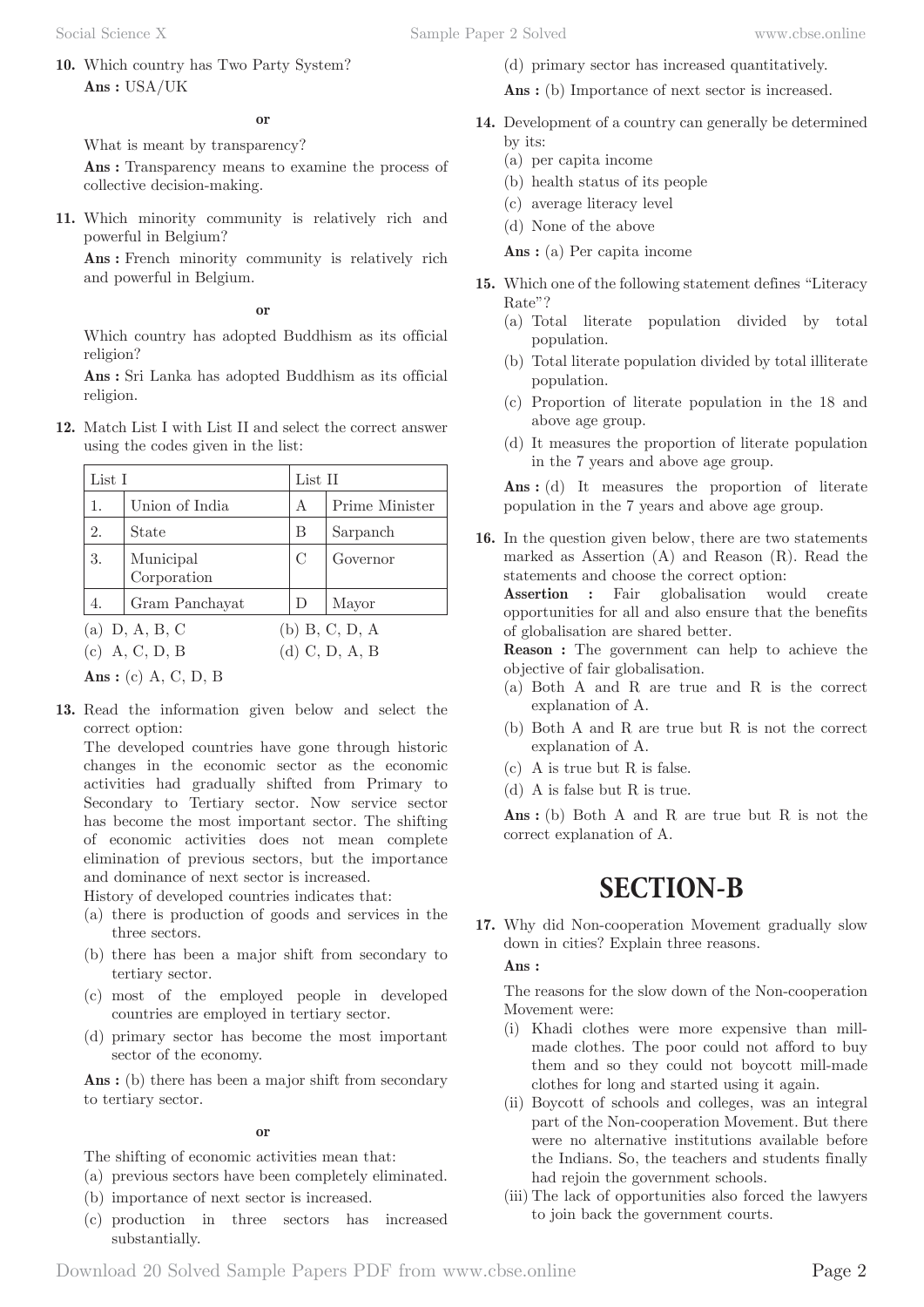**18.** How was the concept of 'Nationalism' introduced by the French Revolution?

**Ans :** 

France was a full-fledged territorial state in 1789 under the rule of an absolute monarch. The political and constitutional changes that came in the wake of the French Revolution led to the transfer of sovereignty from monarchy to a body of French citizens. The revolution proclaimed that it was the people who would, henceforth, constitute the nation and shape its destiny.

French revolutionaries introduced various measures and practices that created a sense of collective unity amongst French people thus, introducing the concept of nationalism.

### **or**

Explain the effect of 'Worldwide economic depression' in India towards late 1920s.

## **Ans :**

The effects of worldwide depression in India towards the late 1920s were as follows:

- (i) India's trade was affected and exports decreased as international prices crashed.
- (ii) Agricultural prices fell due to which farmers could not sell their produce and the British government continued to take high taxes.
- (iii) The economic instability and colonial rule provided an opportunity to Mahatma Gandhi to launch the Civil Disobedience Movement in 1930.
- **19.** Explain any three factors for the localisation of an industry in a particular area.

**Ans :** 

The three factors responsible for the localisation of an industry in a particular area are:

- (i) **Raw Materials:** Location of the availability of raw-material is one of the main factors. It is an important factor that decides the cost of finished goods. For example, the jute mills in Bengal are concentrated close to the sources of raw materials.
- (ii) **Climate:** Climate is another key factor that plays an important role in the establishment of industry at a particular place. The cotton textile industry requires a humid climate because thread breaks in dry climate. Consequently, majority of the cotton textile mills are located in Gujarat and Maharashtra.
- (iii) **Market:** The entire process of manufacturing is useless, unless the finished goods reach the market. Nearness to the market is essential for the quick disposal of manufactured goods. It helps in reducing the transportation cost.
- **20.** "Parties play a decisive role in making law for a country". Explain.

**Ans :** 

Parties play an important role in running the country. Laws makes a country a livable place and they are made by political parties. The following arguments can be given in regard to the given statements:

(i) Laws are debated and passed in the legislature. The legislature consists of members of different parties.

- (ii) There is a process of law making. Formally, laws are debated and passed in the legislature. But since most of the members belong to a party, they go by the direction of the party leadership, irrespective of their personal opinions.
- (iii) The bill is supported by the ruling party or the party in power, whereas the opposition tries to find the negative points. So the common people can know the positive and negative points of the bill.

**or**

What are recognised political parties? Give two examples.

### **Ans :**

The parties which have been recognised by the Election Commission are known as recognised political parties. Such parties have the following essentials:

- (i) It is essential for a party to register itself with Election Commission in order to be called a recognised party.
- (ii) The recognised parties are given a unique symbol.
- (iii) Only the official candidates of that party can use the election symbol.

The Indian National Congress or the INC and the Bhartiya Janta Party or the BJP are two examples of recognised parties.

**21.** 'Globalisation has been advantageous to consumers as well as to producers'. Support the statement with suitable examples.

### **Ans :**

Globalisation has benefited the producers and the consumers in the following ways:

- (i) Globalisation has led to an intense increase in industrial competition. As a result, producers are falling over each other to provide better and cheaper services to the consumers. This has resulted in reduction in the prices.
- (ii) With the initiation of globalisation, producers now have relatively free access to international markets. Also, they can now avail more easily of the credit facilities forwarded in terms of capital and technology.
- (iii) Globalisation has led to availability of world class products and services for consumers.
- **22.** 'Credit has its own unique role for development.' Justify the statement with arguments.

## **Ans :**

A major part of deposits is used as credit. Credit is an agreement in which the lenders supplies the borrowers with money, goods and services in return for the promise of future payment. Credit has its own unique role for development because of the following reasons:

- (i) Tertiary sector buys latest technology and equipments using credit.
- (ii) Farmers can buy agricultural inputs (seeds pesticides, fertilisers etc.) with credit or set up small scale and cottage industries.
- (iii) People could set up new industries or trade as well.
- All of these activities lead to development of the country.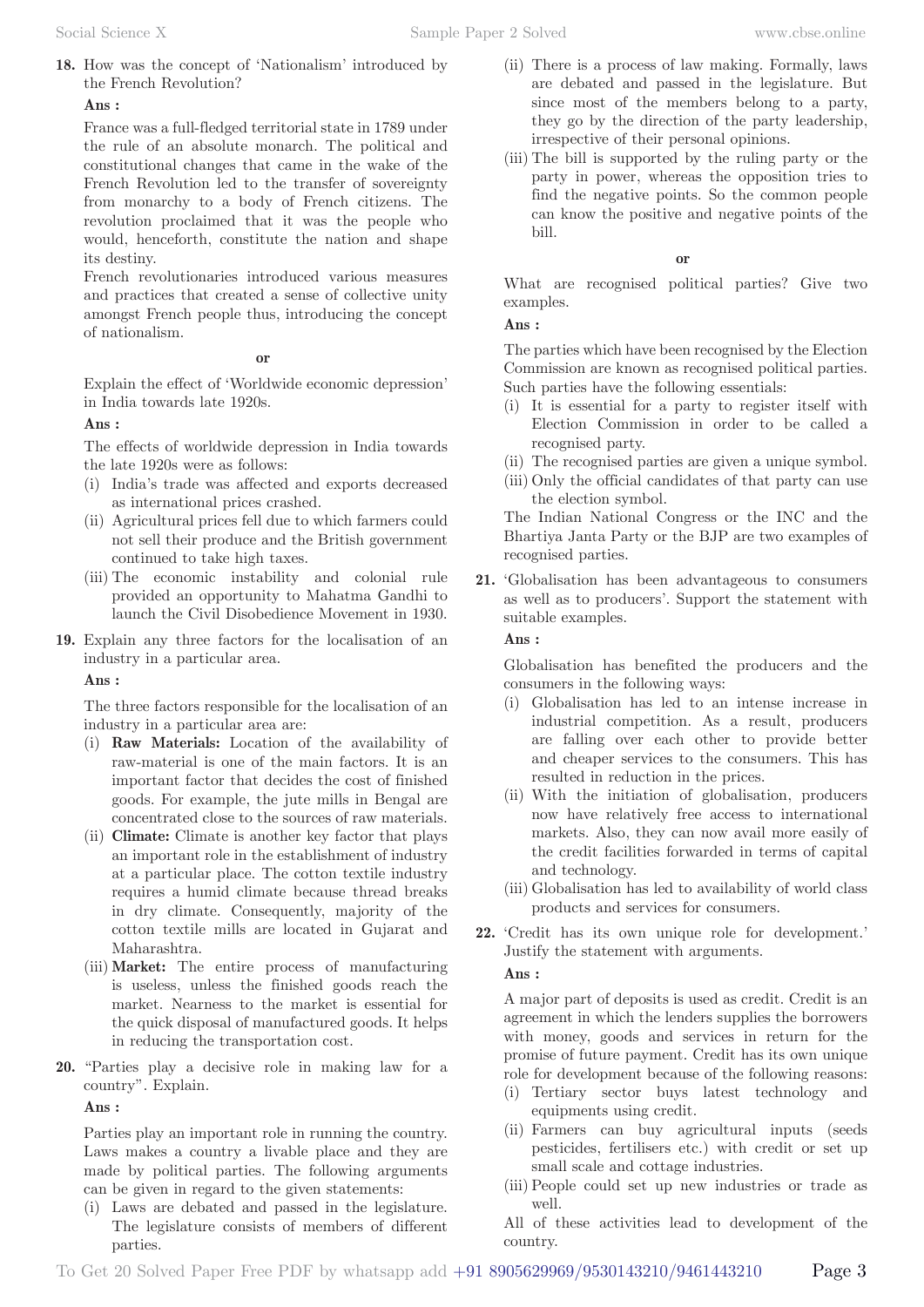# **SECTION-C**

**23.** Read the given source and answer the questions that follows:

Another important feature of the Civil Disobedience Movement was the large scale participation of women. During Gandhiji's Salt March, thousands of women came out of their homes to listen to him. They participated in protest-marches, manufactured salt and picketed foreign cloth and liquor shops. Many went to jail. In urban areas, these women were from high caste families. In rural areas, they came from rich peasant households. Moved by Gandhiji's call, they began to see service to the nation as a sacred duty of women. Gandhiji was convinced that it was the duty of women to look after home and hearth, be good mothers and good wives. And for a long time, the Congress was reluctant to allow women to hold any position of authority within the organisation. It was keen only on their symbolic presence.

# **Answer the following MCQs by choosing the most appropriate option:**

- **23.1** During Gandhiji's Salt March, thousands of women participated in:
- (a) providing service to the nation
- (b) doing protest marches
- (c) fighting for struggle
- (d) widespread resentment

**Ans :** (b) doing protest marches

**23.2** The women from rural areas mainly belonged to:

- (a) high caste families
- (b) low caste families
- (c) rich peasant households
- (d) dalit societies

Ans : (c) rich peasant households

- **23.3** When did Gandhiji initiated a movement in Champaran in Bihar against the oppressive indigo plantation system?
- (a) 1916 (b) 1920
- (c) 1925 (d) 1918
- **Ans :** (a) 1916
- **23.4** Women thought this as a sacred duty moved by Gandhiji's
- (a) looking after home and hearth
- (b) service to the nation
- (c) holding position of authority
- (d) participating in the movement

Ans : (b) service to the nation

**24.** Read the text given below and answer the following questions:

Automobiles provide vehicle for quick transport of good services and passengers. Trucks, buses, cars, motor cycles, scooters, three-wheelers and multiutility vehicles are manufactured in India at various centres. After the liberalisation, the coming in of new and contemporary models stimulated the demand for vehicles in the market, which led to the healthy growth of the industry including passenger cars, two

and three-wheelers. The industry is located around Delhi, Gurugram, Mumbai, Pune, Chennai, Kolkata, Lucknow, Indore, Hyderabad, Jamshedpur and Bengaluru.

## **Answer the following MCQs by choosing the most appropriate option:**

- **24.1** The coming in of new and contemporary models after liberalisation has led to:
- (a) quick transport of good services and passengers.
- (b) healthy growth of industry.
- (c) adequate domestic demand of vehicles.
- (d) global developments in industry.
- Ans : (b) healthy growth of industry
- **24.2** Automobile industry has experienced a quantum jump in:
- (a) 10 years (b) less than 5 years
- (c) less than 15 years (d) less than 2 years

Ans: (c) less than 15 years

**24.3** Number of manufacturers of different vehicles are given. Identify the correct option:

|     | <b>Vehicles</b>                           |    | of<br>Number<br><b>Manufacturers</b><br>(at present) |
|-----|-------------------------------------------|----|------------------------------------------------------|
| (A) | Passenger cars                            | 1. | 15                                                   |
| ΈB) | Commercial vehicles                       | 2. | 14                                                   |
| (C) | Multi-utility vehicles                    | 3. | 15                                                   |
|     | Two and three wheelers                    | 4. | 9                                                    |
|     | (a) $A - 1$ , $B - 2$ , $C - 3$ , $D - 4$ |    |                                                      |

- (b) A 1, B 4, C 3, D 2
- (c) A 2, B 3, C 4, D 2

(d) 
$$
A - 4
$$
,  $B - 2$ ,  $C - 3$ ,  $D - 1$ 

**Ans :** (b) A - 1, B - 4, C - 3, D - 2

- **24.4** After liberalisation and opening of foreign direct investment, there is increase in demand for:
- (a) motor cycles (b) passenger cars
- (c) multi-utility vehicles (d) commercial vehicles

Ans : (b) passenger cars

**25.** Read the given extract and answer the following questions:

The idea of power-sharing has emerged in opposition to the notions of undivided political power. For a long time it was believed that all power of a government must reside in one person or group of persons located at one place. It was felt that if the power to decide is dispersed, it would not be possible to take quick decisions and to enforce them. But these notions have changed with the emergence of democracy. One basic principle of democracy is that people are the source of all political power. In a democracy, people rule themselves through institutions of self-government. In a good democratic government, due respect is given to diverse groups and views that exist in a society. Everyone has a voice in the shaping of public policies. Therefore, it follows that in a democracy political forms of power-sharing should be distributed among as many citizens as possible.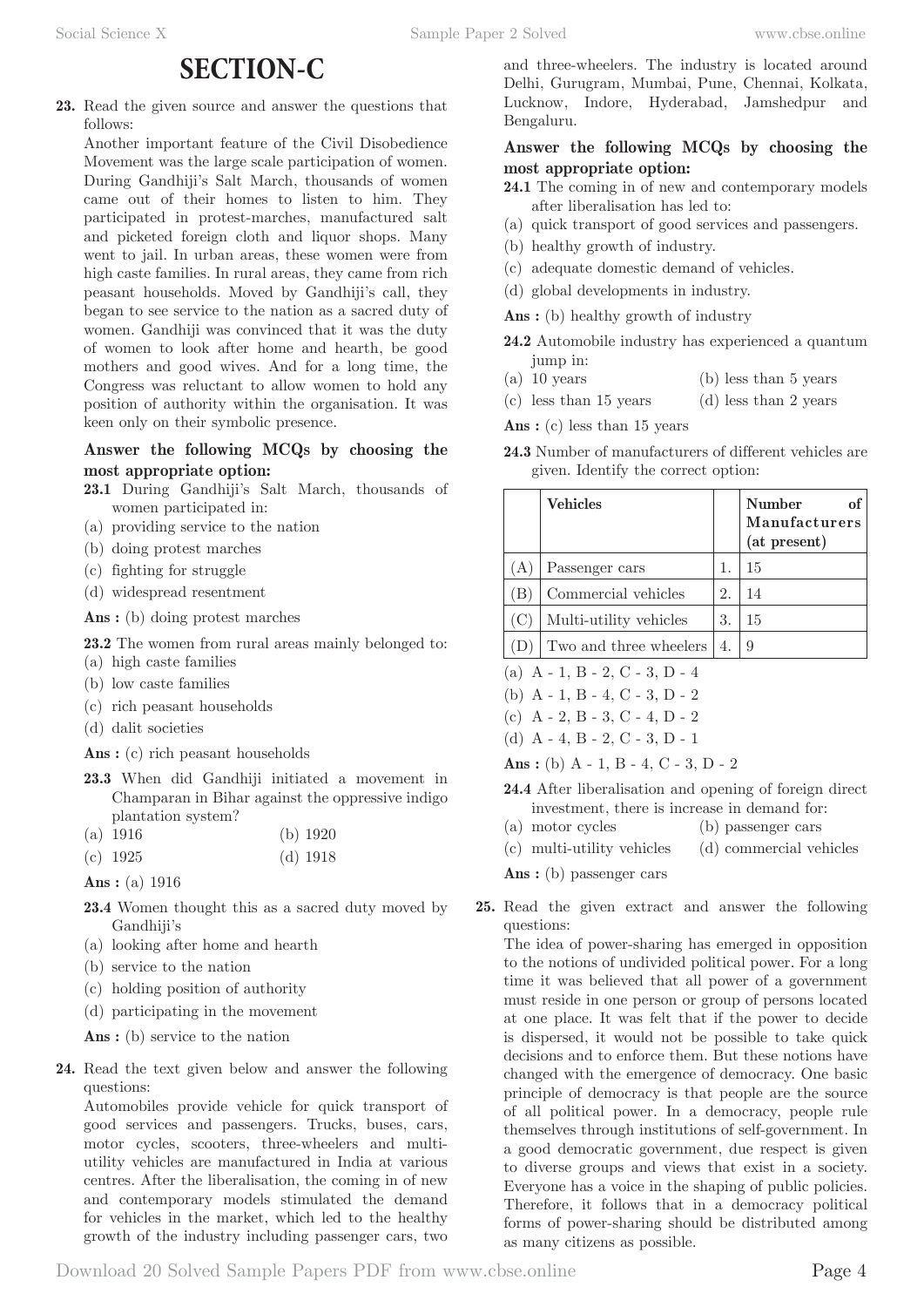# **Answer the following MCQs by choosing the most appropriate option:**

- **25.1** The basic principle of democracy is:
- (a) people are the source of all political power.
- (b) none can exercise unlimited power.
- (c) power of a government reside in one person.
- (d) to reduce conflict between social groups.

Ans : (a) people are the source of all political power.

- **25.2** Which is a prudent reason for power- sharing?
- (a) It reduces the possibility of conflict between communities and ensures the stability of political order.
- (b) Power-sharing is the very spirit of democracy.
- (c) Both (a) and (b)
- (d) None of the above

Ans : (a) It reduces the possibility of conflict between communities and ensures the stability of political order.

- **25.3** Which of the following options describes a good democratic system?
- (a) Everyone has a voice in the shaping of public policies.
- (b) Power to take quick decision and to enforce them.
- (c) All power resides in one person.
- (d) Power is shared among central and state governments.

Ans : (a) Everyone has a voice in the shaping of public policies.

**25.4** Which of the following is not one of the aspects of federal division of powers?

- (a) Sharing of powers among central provincial and local governments.
- (b) Division of powers involving higher and lower levels of government.
- (c) The Constitution clearly lays down powers of different levels of government.
- (d) There is no vertical division of powers.

Ans : (d) There is no vertical division of powers.

**26.** Read the source given below and answer the questions that follows:

In June 1992, more than 100 heads of states met in Riode-Janeiro in Brazil, for the first international Earth Summit. The summit was convened for addressing urgent problems of environmental protection and socio-economic development at the global level. The assembled leaders signed the Declaration on Global Climatic Change and Biological Diversity. The Rio Convention endorsed the global Forest Principles and adopted Agenda 21 for achieving Sustainable Development in the 21st century.

## **Answer the following MCQs by choosing the most appropriate option:**

- **26.1** The so called first international Earth summit was convened for:
- (a) addressing urgent problems of environmental protection.
- (b) addressing socio-economic development at the global level.
- (c) Both (a) and (b)
- (d) None of the above
- **Ans :** (c) Both (a) and (b)
- **26.2** The passage is mainly related to:
- (a) Global climatic change
- (b) Rio-de-Janeiro Earth Summit 1992
- (c) Sustainable development
- (d) Agenda 21
- **Ans :** (b) Rio-de-Janeiro Earth Summit 1992.
- **26.3** Agenda 21 is the flowchart of action to be taken by the assembled nations to:
- (a) achieve environmental protection.
- (b) fulfill the needs of future generations.
- (c) combat the hurdles that debar sustainable development.
- (d) attain socio-economic development at global level.

Ans : (c) combat the hurdles that debar sustainable development.

- **26.4** The term used to achieve development without damaging the environment and without compromising with the needs of the future generations is:
- (a) Socio-economic development
- (b) Agenda 21
- (c) Global environmental development
- (d) Sustainable development

**Ans :** (d) Sustainable development

# **SECTION-D**

**27.** 'The decade of 1830 had brought great economic hardships in Europe'. Support the statement with arguments.

**Ans :** 

The decade of 1830 were the years of great economic hardships in Europe because of the following arguments:

- (i) The first half of the nineteenth century saw an increase in population all over Europe. There was scarcity of jobs and very few employment opportunities.
- (ii) Population from rural areas migrated to the cities in search of jobs. They lived in overcrowded slums.
- (iii) Small producers in towns faced stiff competition from imports of cheap machine goods from England.
- (v) In those parts of Europe where aristocracy was strong and enjoyed enormous powers, the peasants groaned under the burden of feudal dues and taxation.
- (v) The rise of food prices or a year of bad harvest added to the miseries of the common man.

**or**

Explain the main features of the process of German unification under the leadership of Otto Von Bismarck. **Ans :**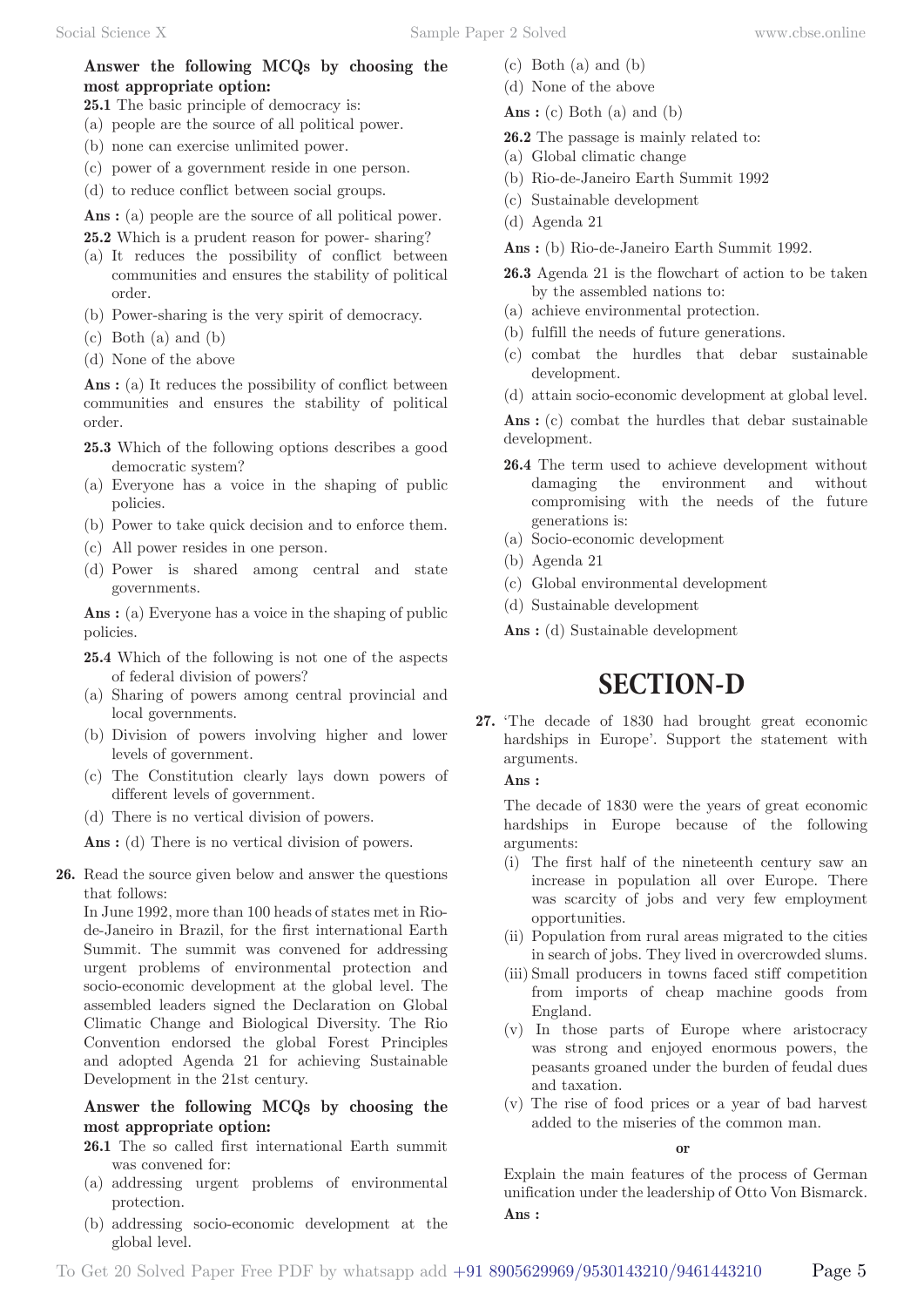The main features of the process of German unification are as follows:

- (i) The Frankfurt Parliament, which was convened in the Church of St Paul on 18th May. 1848, was the first major step towards the unification of German states.
- (ii) This liberal initiative to nation building was, however, repressed by the combined forces of the monarchy and the military, supported by the large landowners of Prussia. Afterwards, Prussia took on the leadership of the movement for national unification.
- (iii) Bismarck was one of the greatest sons of Prussia who accomplished the supreme task of the unification of Germany with the help of the army bureaucracy. He was convinced that the unification of Germany could be only achieved by the princes, not by the common people.
- (iv) His main aim was to unify Germany which was accomplished by three wars with Austria. Denmark and France that were fought in a brief period of seven years.
- (v) These wars ended in Prussian victory and helped in completing the process of unification. On 18 January, 1871, in the Royal Palace of Versailles, the King of Prussia, William I, was crowned as the German Emperor in a ceremony held at Versailles.
- **28.** 'Advancement of international trade of a country is an index of its economic prosperity'. Justify the statement with five arguments.

## **Ans :**

Following arguments can justify the given statement:

- (i) Today, it is very difficult to survive for any country without international trade because resources are space bound.
- (ii) Advancement of international trade of a country leads to its economic prosperity because international trade provides many jobs to workers as well as business to traders.
- (iii) International trade is a source of earning foreign exchange which is required for importing many essential goods.
- (iv) Foreign trade helps in transfer of technology.
- (v) Foreign trade also leads to cultural exchange. Cultural exchanges further lead to various avenues and ultimately open up international trade.

### **or**

The textile industry occupies a unique position in Indian economy."

Elaborate this statement with appropriate arguments. **Ans :** 

Textile industry is the only industry in the country which is self-reliant and complete in the value chain. It occupies unique position in Indian economy for the following reason:

- (i) **Contribution of Industrial Production:** The share of textile industrial production is about 14% making it one of the largest industry in India.
- (ii) **Employment Generation:** This industry generates employment for more than 35 million persons directly or indirectly.
- (iii) **Demand Creation:** Textile industries create demand for other industries such as chemicals, dyes, packaging materials and engineering works.
- (iv) **Contribution to GDP:** Textile industry contributes 4% to India's G.D.P.
- (v) **Contribution to Foreign Exchange:** It also helps in earning 24.4% of the total foreign currency drawn in the country.

Thus, it can be concluded that the textile industry occupies a unique position in Indian economy.

**29.** Assess the need for local government giving suitable reasons.

### **Ans :**

Local government is needed because of the following reasons:

- (i) There are a large number of problems and issues which are best settled at the local level because people have better knowledge of problems in their localities.
- (ii) People at local level have better ideas on where to spend money and how to manage things more efficiently.
- (iii) It is possible for the people to directly participate in decision-making.
- (iv) Local government helps to inculcate a habit of democratic participation.
- (v) Local government is the best way to realise the important principle of democracy, i.e., local selfgovernment.
- **30.** Distinguish between the 'Coming Together Federation' and the 'Holding Together Federation'.

## **Ans :**

Distinction between coming together federation and holding together federation:

|      | $\vert$ of $\vert$<br>Basis<br>Difference | 'Coming<br>Together'<br>Federation                                                                                                                      | 'Holding<br>Together'<br>Federation                                                                                                                                        |
|------|-------------------------------------------|---------------------------------------------------------------------------------------------------------------------------------------------------------|----------------------------------------------------------------------------------------------------------------------------------------------------------------------------|
| (i)  | Definition                                | States come<br>together<br><b>on</b><br>their own to<br>form a bigger<br>together'<br>federation.                                                       | A large country<br>decides to<br>divide its<br>power between<br>unit in 'coming   the constituent<br>states and<br>the national<br>government<br>under this<br>federation. |
| (ii) | Distribution<br>of power                  | Under this, all<br>the constituent<br>states usually<br>have<br>equal  <br>and<br>powers<br>the<br>states<br>enjoy certain<br>of<br>amount<br>autonomy. | Under this,<br>the<br>Central<br>Government<br>tends to be<br>more powerful<br>than the states<br>or provinces.                                                            |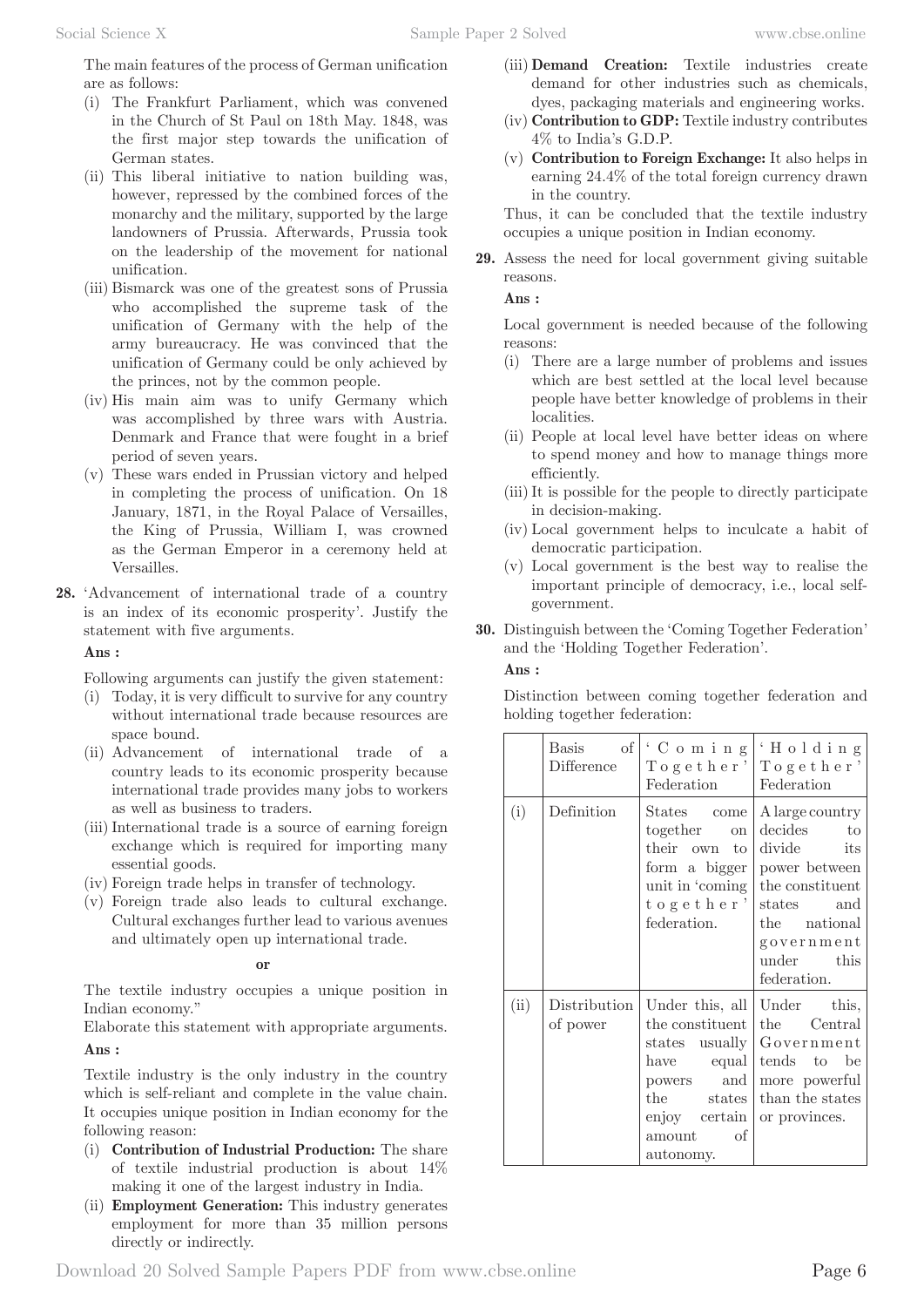| (iii) | Aim               | The<br>$\lim$<br>federation is<br>their separate<br>identity to<br>increase their<br>security. | main In this type<br>of this of federation,<br>there is<br>an<br>to pool their a b s e n c e<br>sovereignty of pooling<br>and maintain sovereignty<br>$n \cdot d$<br> a <br>maintaining<br>identity. |
|-------|-------------------|------------------------------------------------------------------------------------------------|------------------------------------------------------------------------------------------------------------------------------------------------------------------------------------------------------|
| (iv)  | Special<br>powers | No state or<br>province has<br>special powers.                                                 | Some units are<br>granted special<br>for<br>powers<br>example, India<br>granted special<br>powers to J<br>and K.                                                                                     |
| (v)   | Examples          | U S A<br>$\sim$ 100 $\mu$<br>Switzerland<br>and Australia.                                     | India, Spain<br>and Belgium.                                                                                                                                                                         |

**31.** Explain the advantages of working in an organised sector.

### **Ans :**

The following are the advantages for the workers in the organised sector:

- (i) Workers in the organised sector enjoy security of employment.
- (ii) They work only a fixed number of hours. If they work more, they have to be paid overtime by the employer.
- (iii) They also get several other benefits from the employers like paid leave, payment during holidays, provident fund and gratuity.
- (iv) They also get medical benefits and under the laws, the employer has to ensure facilities like clean drinking water and a safe working environment.
- (v) When they retire, these workers get pensions as well.

### **or**

Highlight any five reasons for the importance of tertiary sector in India.

### **Ans :**

Tertiary sector is becoming important in India because of the following reasons:

- (i) The demands for basic services such as hospitals, educational institutions, postal and telegraph services, police stations, courts, village administrative offices. Municipal Corporation, etc. have increased. These services are a part of the tertiary sector.
- (ii) The development of agriculture and industry in India has led to the demand for development of services such as transport, trade, storage, etc.
- (iii) As income levels rise in India, certain sections of people start demanding more services like eating out, tourism, shopping, private hospitals, private schools, professional training, etc. which enhanced service sector.
- (iv) Over the past decade or so, certain new services such as those based on information and communication

technology have become important and essential. The production of these services has been rising rapidly.

(v) Tertiary sector helps the primary and secondary sector to sell their products in the market.

# **SECTION-E**

# **MAP SKILL BASED QUESTION**

- **32.** (1) Two places (a) and (b) are marked on the given political outline map of India. Identify them and write their correct names on the lines drawn near them.
	- (a) A place where cotton mill workers organised Satyagraha.
	- (b) An incident took place here due to which the Non-cooperation movement was called off.
	- (2) On the same outline map of India, locate and label any three of the following:
		- (a) Coimbatore Cotton textile centre in Tamil Nadu
		- (b) Bhilai Iron and steel plant in Chhattisgarh
		- (c) Marmagao A major port in Goa
		- (d) Naraura A thermal power plant
		- (e) West Bengal A major tea producing